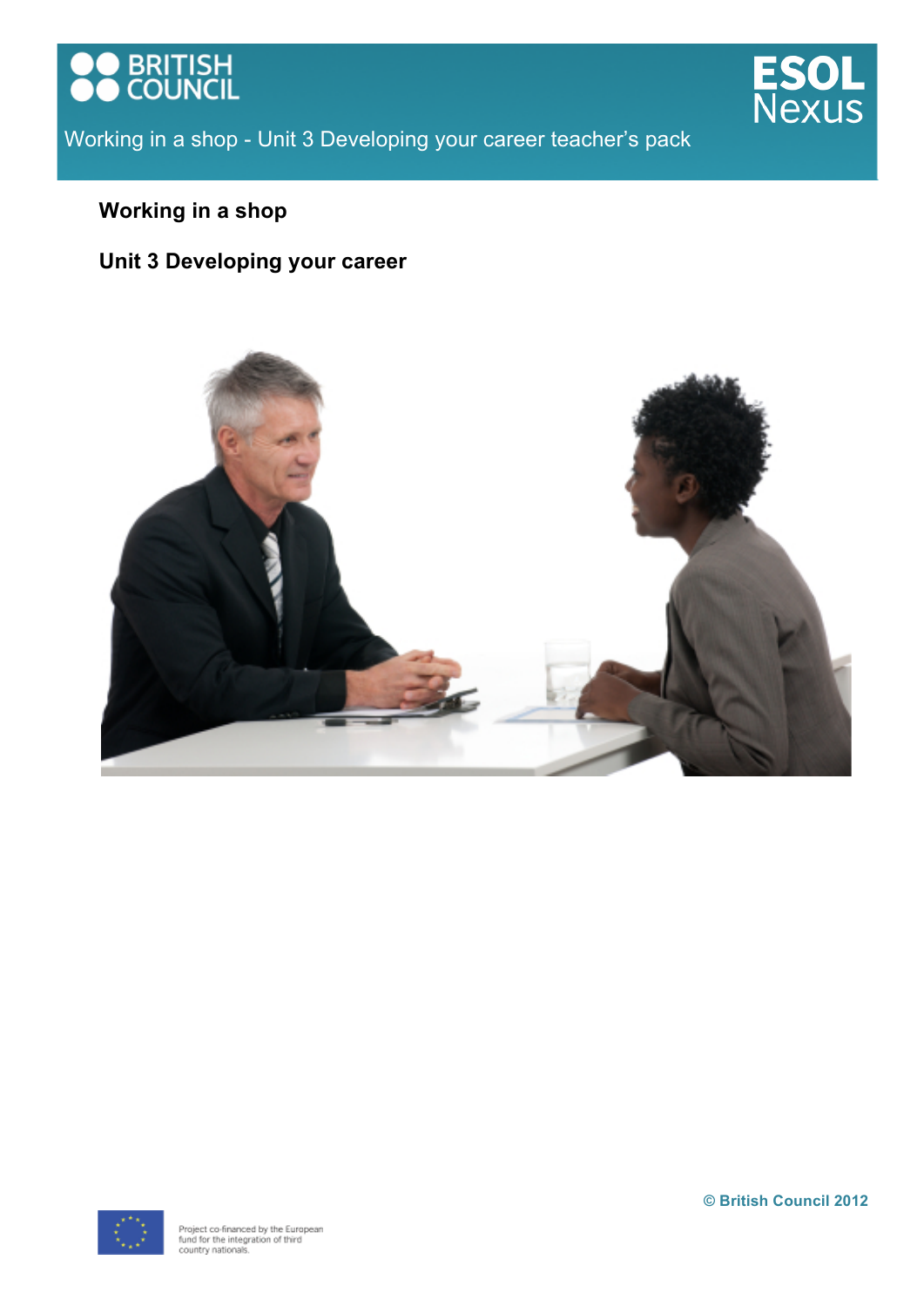



# **Contents**

**Unit 3 Developing your career - teacher's notes**

**Unit 3 Developing your career - learner resources**

**Unit 3 Developing your career - answers and transcript**

## **Copyright - please read**

All the materials on these pages are free for you to download and copy for educational use only. You may not redistribute, sell or place these materials on any other web site without written permission from the British Council. If you have any questions about the use of these materials please email us at: esolnexus@britishcouncil.org

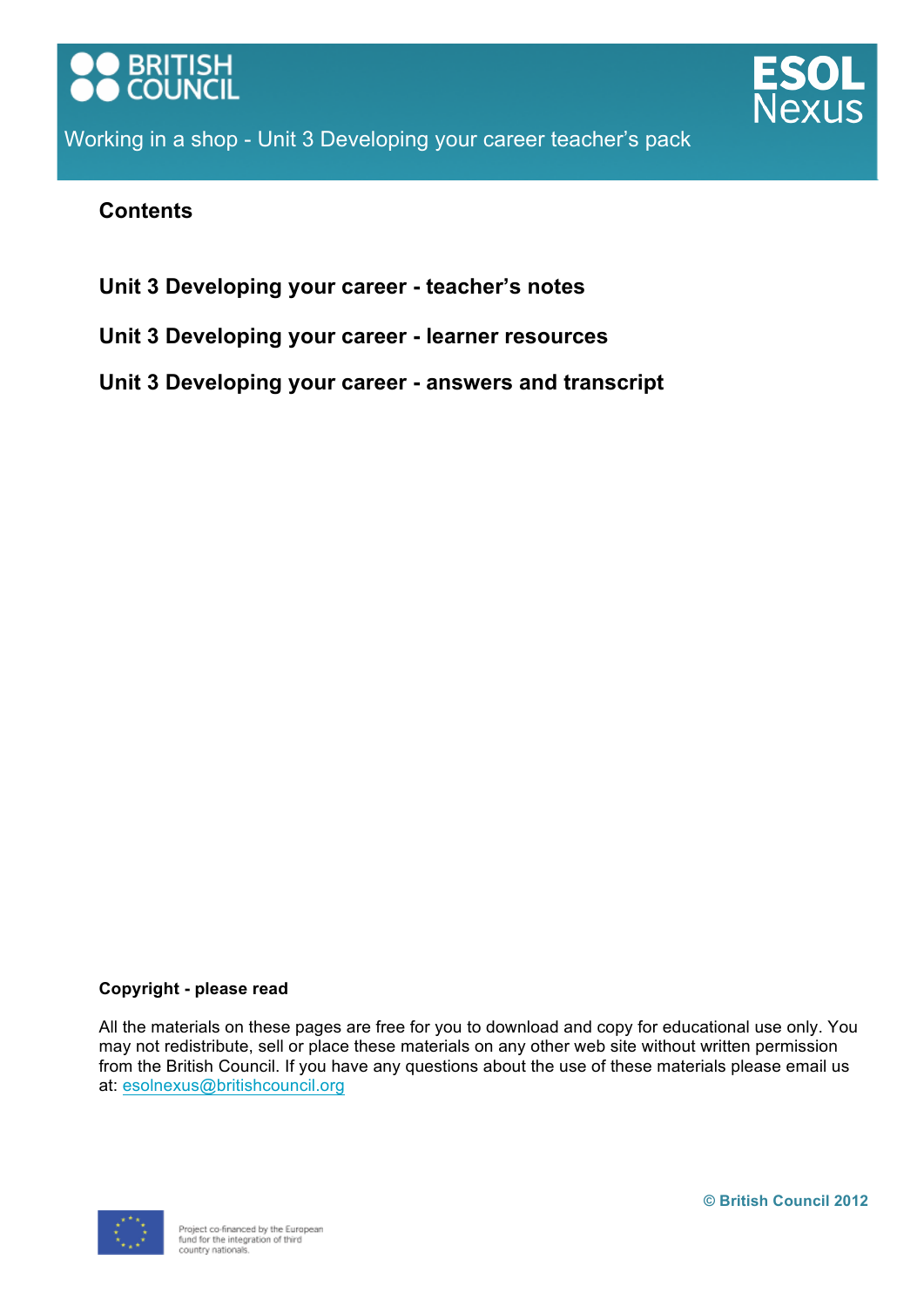

# **Introduction**

This resource has been produced in two different formats:

- a self-access resource for learners with online activities
- this teacher's pack, including teachers' notes and worksheets to download

# **Overview**

This is the third and final unit in the series 'Working in a Shop'. It is aimed primarily at learners who are already working in retail or who want to find out more about working in the sector, but will appeal to any learners who need to talk about processes, prices or career development. The resource uses authentic sound recordings as a springboard for practice in listening, speaking, writing and numeracy skills within this context.

The materials are designed to be flexible in terms of differentiation, and are accessible to established E2 (Access 2) learners and at the same time relevant to L1 (Intermediate 1) learners.

**Level:** ESOL Entry 3 / SQA ESOL Intermediate 1 in Scotland / A2 – B2 CEFR Framework

# **Structure, learning hours and delivery context**

The resource provides a minimum of six hours of learning in a classroom or workplace context through a series of three linked units. Each unit can be taught as a standalone. The resource is flexible in terms of timing and differentiation. Here is an overview of the content of each unit:

• Unit 1: How to use a till

Skills: Listening to instructions on how to use a till; writing notes

Language focus: Key vocabulary; conditionals; prepositions and phrasal verbs

• Unit 2: I can't see a price

Skills: Listening to a simple interaction with a customer; listening to prices

Language focus: Using definite and indefinite articles; aural discrimination of numbers such as 15 and 50; different ways of saying prices

• Unit 3: Developing your career Skills: Listening to advice on career development; asking for advice on career development Language focus: Key vocabulary; word stress; cleft sentences to highlight information; zero infinitive/ 'to' infinitive/ '-ing' form

The recordings in this resource were made 'in situ' to try to ensure the language was as authentic as possible. They may therefore be of a slightly 'grainy' quality. They were made by ESOL specialist without any technical support using small fairly inexpensive equipment. We hope this may encourage other ESOL teachers to use this model and to focus on the authentic language used in particular contexts.

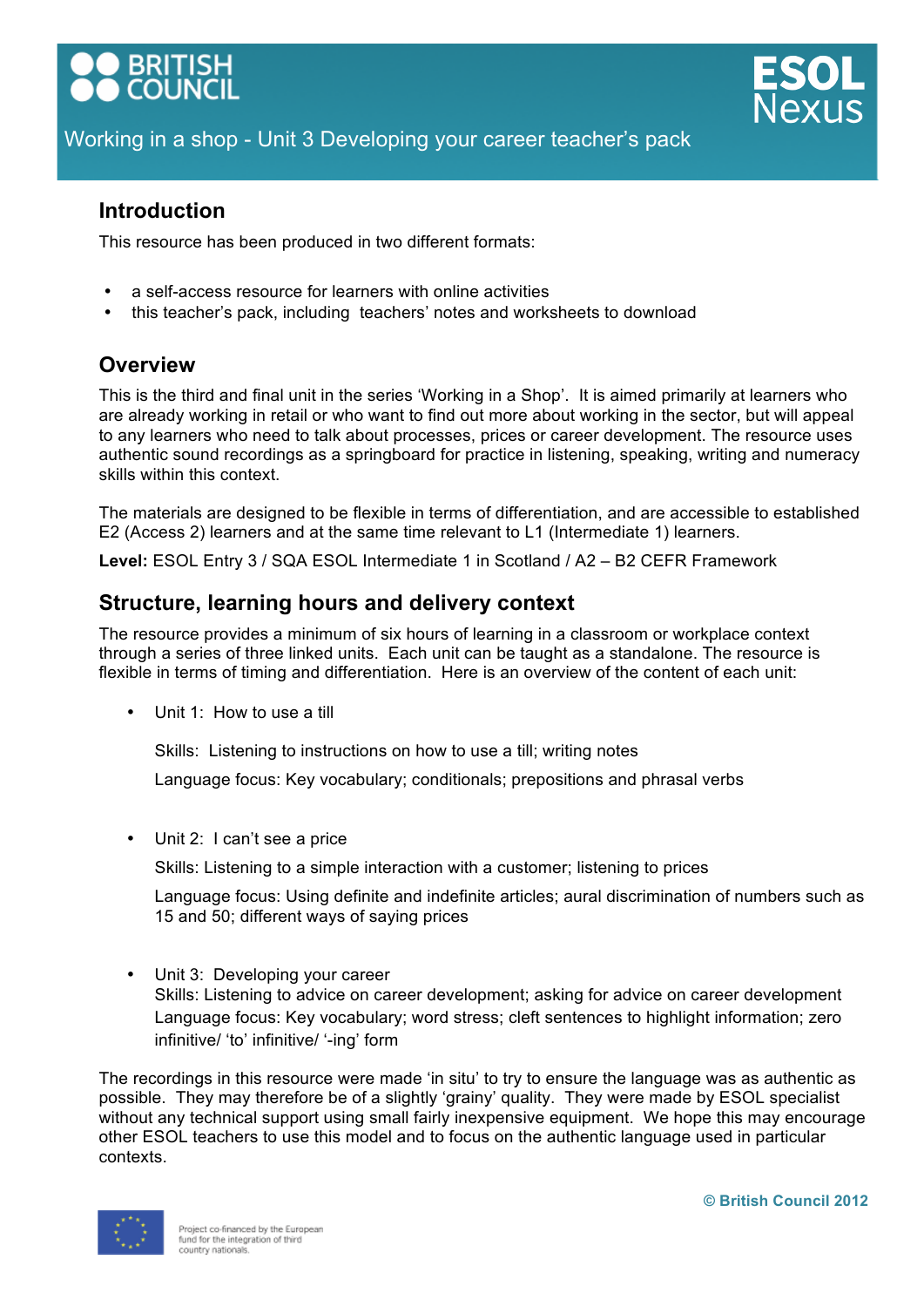

# **Unit 3 Developing your career teacher's notes**

#### **Aims:**

- To establish the context for learning.
- To pre-teach key vocabulary.
- To increase learners' awareness of stress and develop autonomy in learning stress patterns.
- To stimulate discussion on approaches to career development.
- To encourage learners to use cleft sentences to emphasise key information.
- To increase learners' awareness of the uses of zero infinitive/ 'to' infinitive/ '-ing' forms.
- To prepare learners for speaking to their managers and carrying out web searches on the topic of career development.

#### **Objectives:**

All learners will be able to:

- Read, pronounce and hear key vocabulary.
- Discuss career development options with greater confidence.
- Use some cleft sentences to emphasise key information.
- Use zero infinitive/ 'to' infinitive/ '-ing' forms with greater accuracy.
- Use key vocabulary to carry out web searches.

Some learners will be able to:

- Use cleft sentences with confidence.
- Impress their managers with their ability to discuss career development with accuracy and fluency.

#### **Preparation**

#### **You will need:**

- computers for each learner/pair of learners, with earphones or audio speakers.

The resource has been split into two online activities. These can be found at:

- **Developing your career in retail (1)** http://esol.britishcouncil.org/retail/developing-yourcareer-retail-1
- **Developing your career in retail (2)** http://esol.britishcouncil.org/retail/developing-yourcareer-retail-2

#### **If computers are not available, you will need:**

- audio equipment and to download 4 sound files the manager's advice STE-018.mp3 and word stress STE-020.mp3
- one copy of the learner resources for each learner (pages 9-17)
- answers
- transcript
- dictionaries
- thesauri

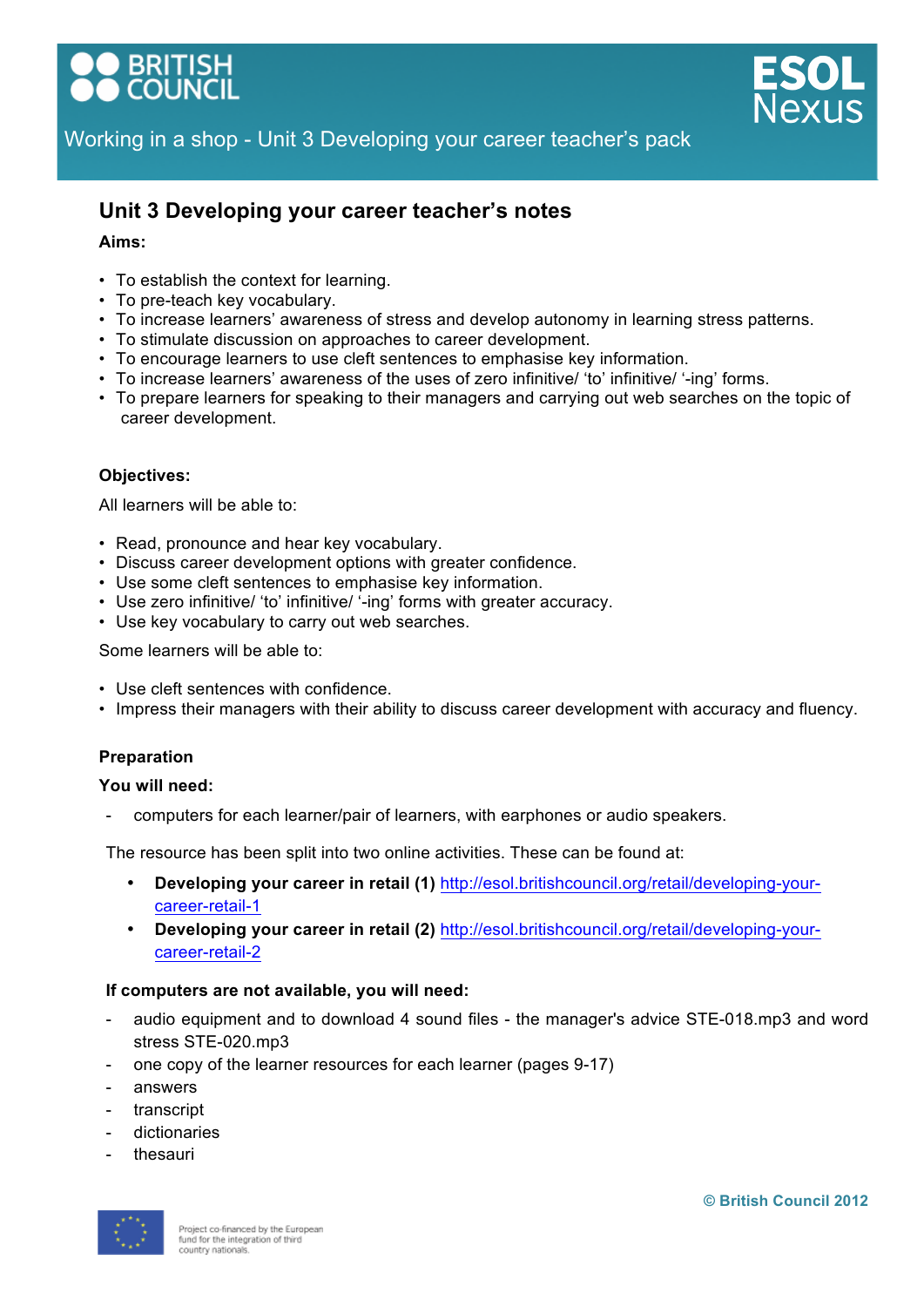

#### **Lead-in**

Set the context by getting the learners to discuss in groups what opportunities there are for career development in their workplace, and what barriers they feel they have to overcome. Many are likely to say that they feel held back due to lack of language skills. Tell them that in this unit they will hear some advice from Angela, a shop manager, who will encourage them to try their luck. Angela is a good role model as she is a non-native speaker (she has a strong but clear Italian accent) who has had the confidence to use her existing skills to develop her career in the UK.

Then elicit practical suggestions and focus on two simple steps; speak to your manager and try an internet search. Tell them this unit will start with vocabulary work. If they use these key words when speaking to their manager, they will sound like they know what they are talking about and their manager is likely to take their request for advice seriously. If they use the key words for an internet search, they will find the information they need more quickly.

#### **Activity 1: Vocabulary matching**

If they have access to computers, learners can go to the online activities in **Developing your career in retail (1)** and follow the instructions online. Alternatively hand out the paper version.

This worksheet pre-teaches vocabulary which comes up in the recording and in the follow-up activities. It can be done in pairs or groups. Alternatively you can cut up the matching task and use it for a mingle activity.

You may want to drill the vocabulary immediately, focusing on stress. Alternatively, Activity 2 gives the learners the chance to listen to the vocabulary and work out the stress placement for themselves.

#### **Activity 2: Listening for stress**

If they have access to computers, learners can go to the online activities in **Developing your career in retail (1)** and follow the instructions online. Alternatively hand out the paper version. Use the recording 'Word stress'.

This is a useful opportunity to remind learners of the importance of stress. Point out that if you put the stress in the right place when you speak, it is much easier for people to understand you. Also, if you know the stress pattern of a word, it is easier to understand people when they speak quickly. Encourage them to keep a record of the stress when they learn new words; drawing a box over the stressed syllable is probably the easiest way to do this, but point out that dictionaries use a short vertical line before the stressed syllable (e.g. /ˈɪntəvju:/ for 'interview'; no need to worry about the other phonemic symbols).

You may want to extend this activity by adding more vocabulary relevant to your learners' work context and get them to look up the stress in a dictionary.

NB: On the worksheet the stressed syllable is capitalised.

## **Activity 3: Listening for gist**

If they have access to computers, learners can go to the online activities in **Developing your career in retail (1)** and follow the instructions online. Alternatively hand out the paper version. Use the recording 'The manager's advice'.

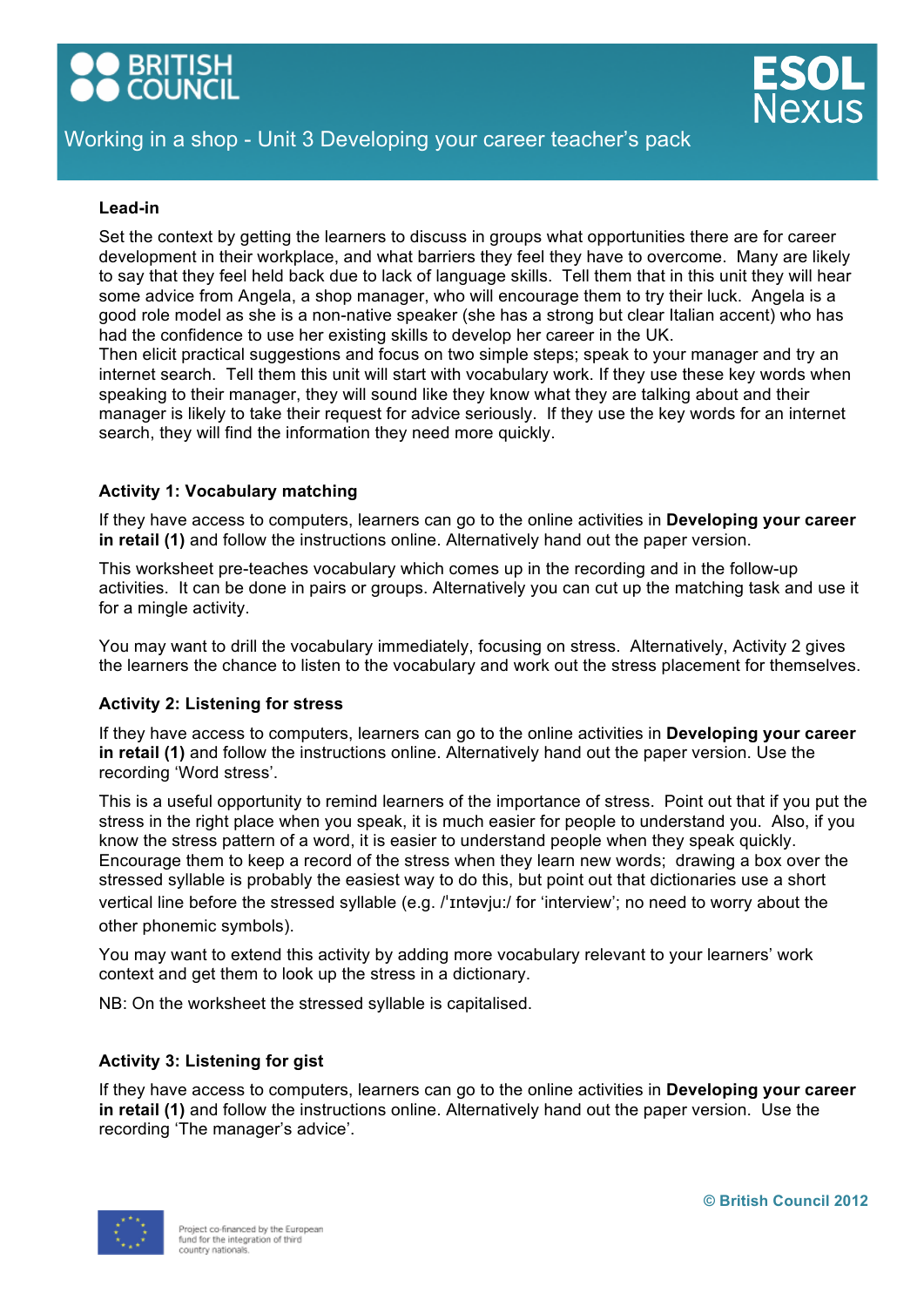



This is a straightforward gist listening activity to familiarise the learners with Angela's accent and focus on the main thrust of her argument. It should be sufficient to play the recording once, as they will hear it again in activities 4 and 5.

#### **Activity 4: True or false?**

If they have access to computers, learners can go to the online activities in **Developing your career in retail (2)** and follow the instructions online. Alternatively hand out the paper version. Use the recording 'The manager's advice'.

This is a straightforward listening activity that will focus the learners on the detail of Angela's argument. You may want to follow this up with a brief class discussion: Do you agree with Angela's point of view?

#### **Activity 5: Cleft sentences matching**

If they have access to computers, learners can go to the online activities in **Developing your career in retail (2)** and follow the instructions online. Alternatively hand out the paper version. Use the recording 'The manager's advice'.

This activity introduces learners to 'cleft sentences' (e.g. 'What you should do is carry on in volunteering') as used by Angela in the recording. The aim is to sensitise learners to the way this type of structure can be used to highlight key information; Activity 6 then looks at how to form these sentences. For now, simply establish that these sentences are more emphatic; when you go through the answers you could contrast these emphatic forms with their 'neutral' equivalents:

| <b>EMPHATIC</b>                                          | <b>NEUTRAL</b>                                                                                                                   |
|----------------------------------------------------------|----------------------------------------------------------------------------------------------------------------------------------|
| What you should do is carry on in<br>volunteering.       | You should carry on in volunteering.                                                                                             |
| What you need is practice and experience<br>in retail.   | You need practice and experience in retail.                                                                                      |
| The most important thing is you really<br>believe in it. | The emphatic form is standard in this case: 'That<br>you really believe in it is the most important thing'<br>sounds rather odd! |

They can work alone or in pairs, or you can cut the phrases up for groups to match.

#### **Activity 6: Cleft sentences matching**

If they have access to computers, learners can go to the online activities in **Developing your career in retail (2)** and follow the instructions online. Alternatively hand out the paper version.

In this activity, the learners have the chance to create their own 'cleft sentences' to highlight information.

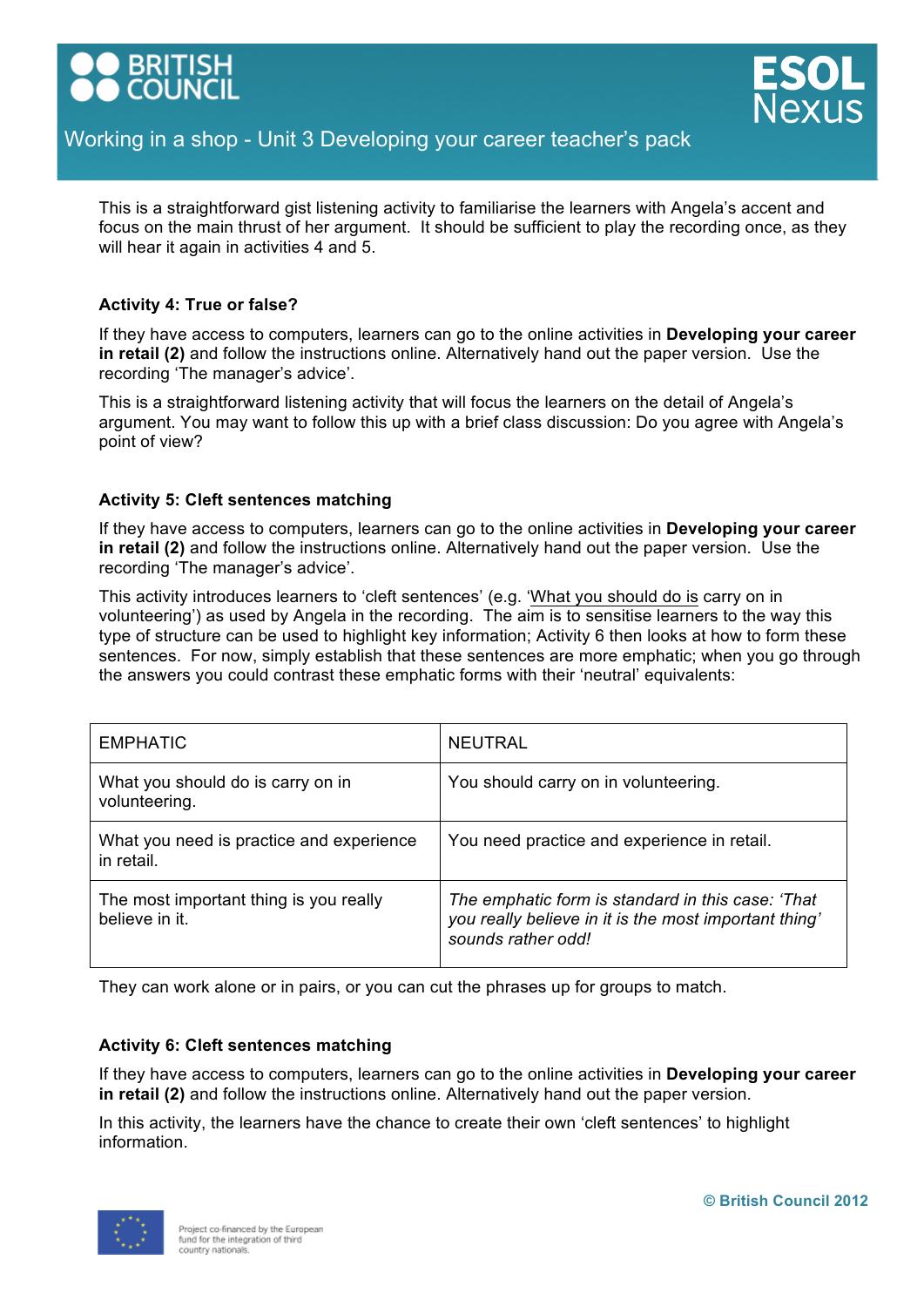

Remind them that when we give advice to someone, or when we explain how to do something, it's a good idea to highlight what the most important point is. If not, there might be too much information to remember!

There is no big difference in meaning, but there are some differences in grammar. The rules below are fairly complex and are perhaps best presented as example sentences; these are given on the second page of the worksheet. Alternatively, you could board the following:

- *'What you should do is...'* goes with an INFINITIVE (WITHOUT 'TO'), e.g. 'What you should do is get some experience'.
- *'What you need is...'* goes with a NOUN or an INFINITIVE (WITH 'TO'), e.g. 'What you need is experience', 'What you need is to apply for lots of jobs'.
- *'The most important thing is...'* goes with a NOUN, an INFINITIVE (WITH 'TO') or 'THAT', e.g. 'The most important thing is practice', 'The most important thing is to enjoy it', 'The most important thing is that you enjoy it'.
- *'The main thing to remember is...'* goes with an INFINITIVE (WITH 'TO') or 'THAT YOU SHOULD...', e.g. 'The main thing to remember is to get experience', 'The main thing to remember is that you should get experience'.

They can work alone or in pairs, or you can cut the phrases up for groups to match.

You may want to follow this activity up by setting up other contexts where learners need to give advice. Put them in groups, give out role cards with problems and get them to ask their classmates for advice. Example role cards:

- You want to speak to your manager, but she always seems to be too busy
- You have a lot of work experience in your home country, but don't feel confident about using it in the UK
- You are not sure how to get your children to do their homework
- You can't find the food that you like in your local shops

#### **Activity 7: Making questions**

If they have access to computers, learners can go to the online activities in **Developing your career in retail (2)** and follow the instructions online. Alternatively hand out the paper version.

By this stage, learners are probably thinking about questions they would like to ask their own managers about career development. Elicit some examples, then cut up the questions on the worksheet and get the learners to put them together in groups. You may need to clarify that 'go about doing something' means 'take steps to do something'.

When they have finished, get them to write down the questions, as they will need to refer to them for Activity 8.

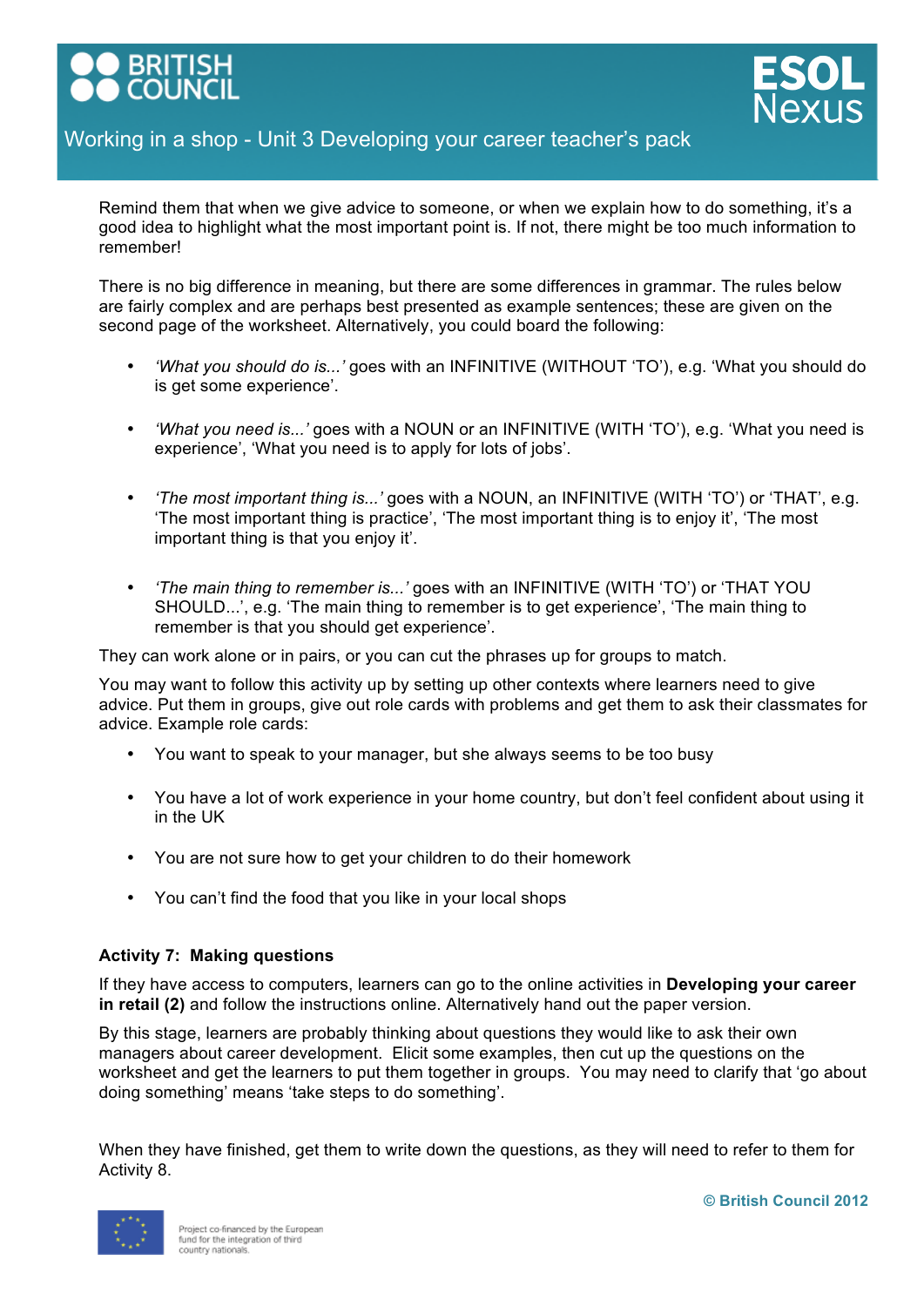



#### **Activity 8: Infinitive or '–ing'?**

If they have access to computers, learners can go to the online activities in **Developing your career in retail (2)** and follow the instructions online. Alternatively hand out the paper version.

This activity looks at some examples of where to use the 'zero infinitive', the 'to infinitive' and the '-ing form' of verbs. If the learners look back at their answers to Activity 7, they will see enough examples to complete this activity. If they need further help, board the following formulae:

*Start TO DO something OR Start DOING something.*

*The best way/place/time TO DO something. Advise someone TO DO something.*

*Can DO something.*

When they have finished, drill the sentences thoroughly. The learners can then work on preparing their own personalised questions, which can be practised in a role play.

#### **Follow up**

After the learners have done the listening exercises you can download the transcript and get them to check any unfamiliar words in their dictionaries. They may also want to listen again while reading the transcript to focus on the pronunciation of any tricky words or chunks.

Round the unit off by discussing the following:

Would you like to develop your career in retail?

Are there any opportunities where you work?

What do you think is more important, qualifications or experience?

What questions would you like to ask your manager?

Finally, they can do an internet search in class or as homework;

http://www.direct.gov.uk/en/Employment/index.htm is a very good place to start, with lots of practical advice on job seeking, training and volunteering and links to Jobcentre Plus.

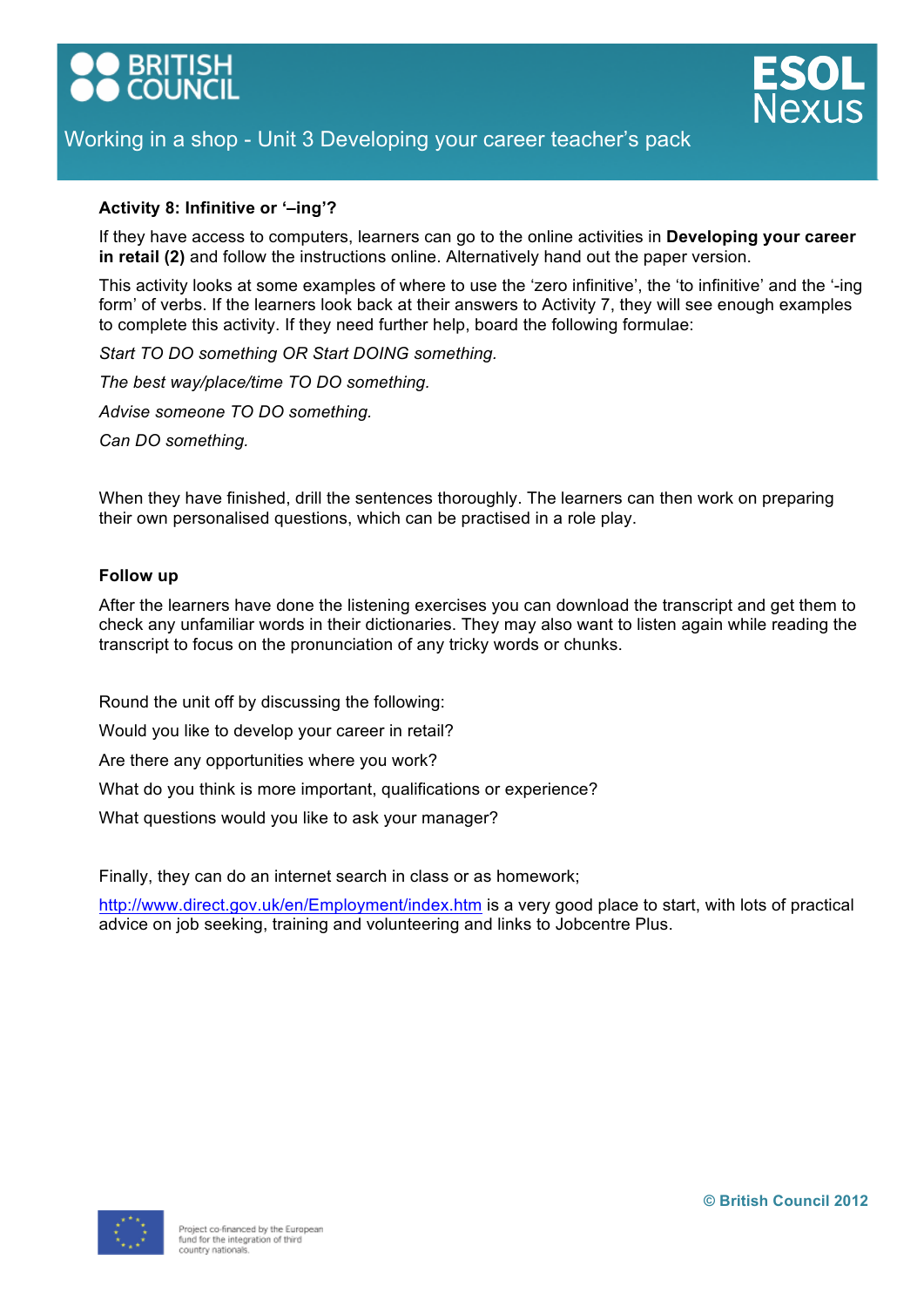



# **Unit 3 Developing your career learner resources**

## **Activity 1: Vocabulary matching**

Match the meaning in the boxes at the top with the key word at the bottom.

| Something (usually training) connected<br>with work                                    | Learning how to do something                              |
|----------------------------------------------------------------------------------------|-----------------------------------------------------------|
| The business of running a shop or<br>working in a shop                                 | Helping customers in a shop, hotel, etc.                  |
| Working for free because you want to<br>help, or because you want to get<br>experience | A certificate that shows that you have passed a<br>course |
| Learning while you are working                                                         | Working for free so that you can get experience           |

| retail           |  |
|------------------|--|
| qualification    |  |
| training         |  |
| apprenticeship   |  |
| customer service |  |
| internship       |  |
| vocational       |  |
| volunteering     |  |

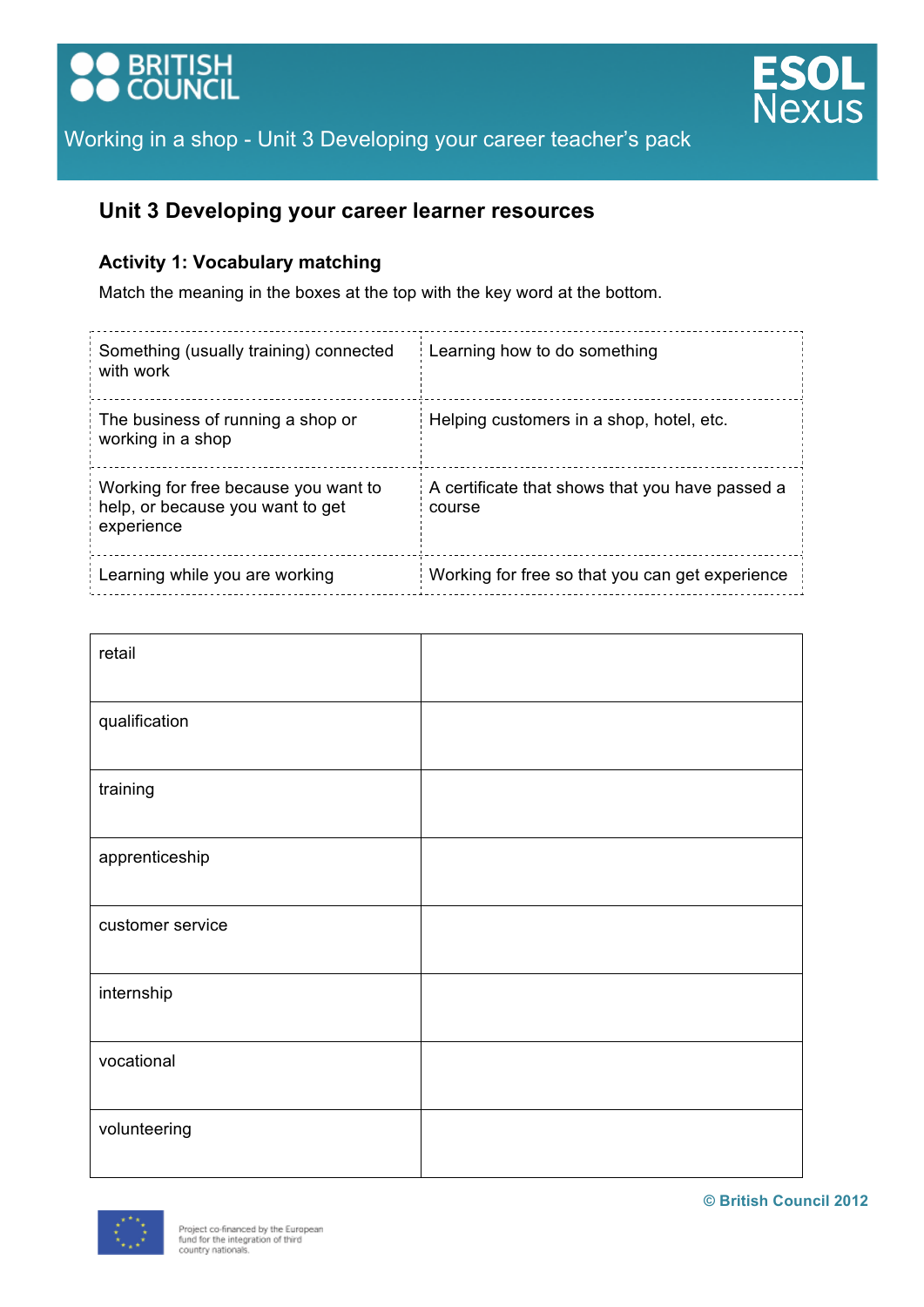



#### **Activity 2: Listening for stress**

Where is the stress? Listen to the recording and click on the choice which shows the correct stress. The stress is shown using capital letters (for example 'paper' is shown as 'PAper').

| 1. qualification  | a. QUALification  | ſ1     | b. qualifiCATion  |     |
|-------------------|-------------------|--------|-------------------|-----|
| 2. vocational     | a. voCATional     | $\Box$ | b. VOCational     | I l |
| 3. volunteering   | a. VOLunteering   | $\Box$ | b.volunTEERing    | I l |
| 4. internship     | a. INternship     | $\Box$ | b. inTERNship     | I l |
| 5. retail         | a. reTAIL         | I l    | b. REtail         | U   |
| 6. apprenticeship | a. APPrenticeship | Γl     | b. apprenticeship | H   |
| 7. experience     | a. exPERience     | ſ1     | b. EXperience     |     |

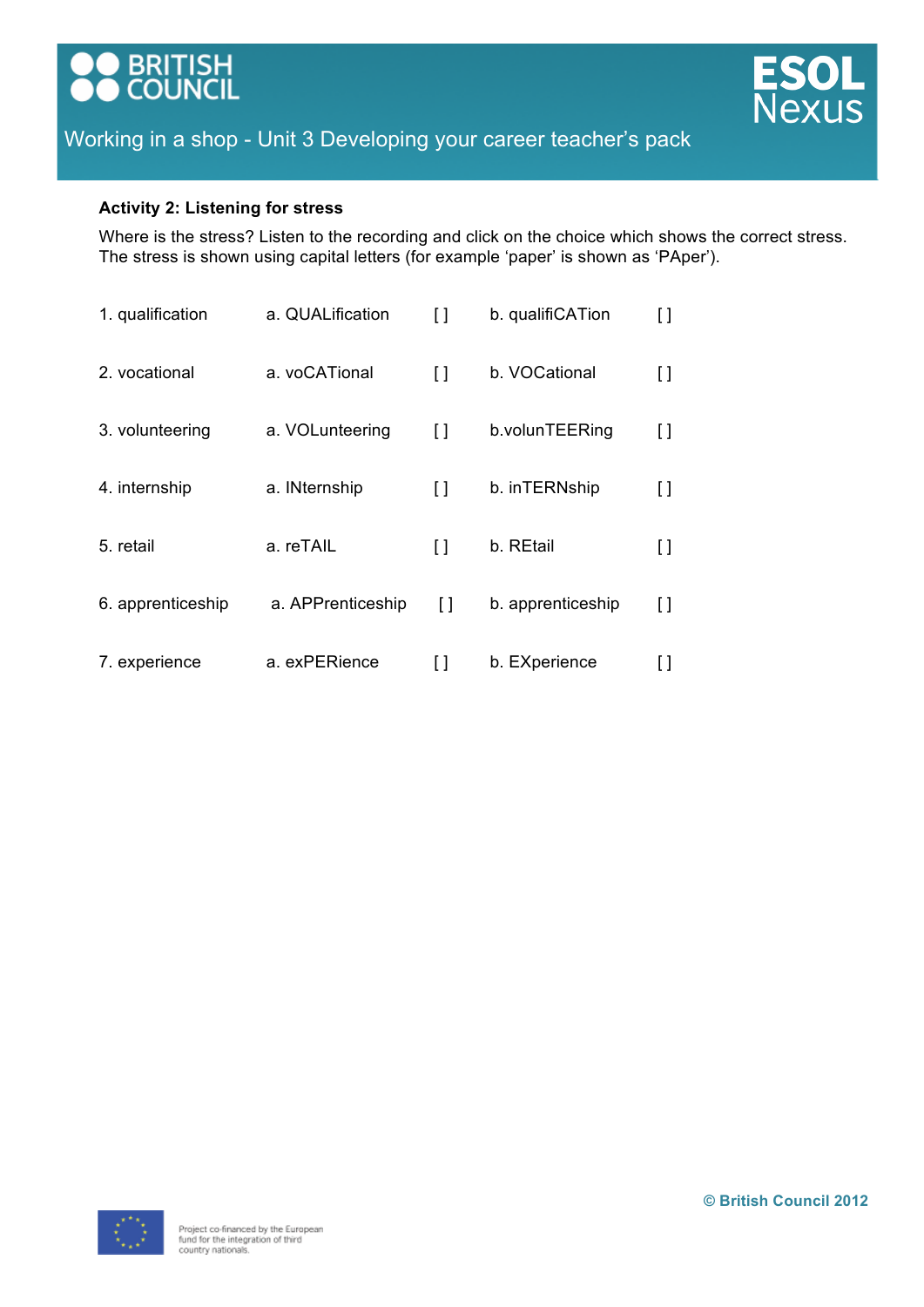



#### **Activity 3: Listening for gist**

Angela is the manager of a charity shop. She is talking about the advice she would give to somebody who wants to develop their career. Listen to her and choose the best answer to the question.

What does Angela think is more important?

- a. qualifications
- b. experience

#### **Activity 4: True or false?**

Now listen to Angela again and decide if the statements are true or false.

- **1.** Doing an internship will get you more experience.
- **2.** You should not apply for an interview for a position if you don't think you are ready.
- **3.** Experience in any kind of job is useful.
- **4.** There are a lot of opportunities in Angela's organisation.
- **5.** It is important that you like working in a shop.
- **6.** You need to get a qualification in retail.

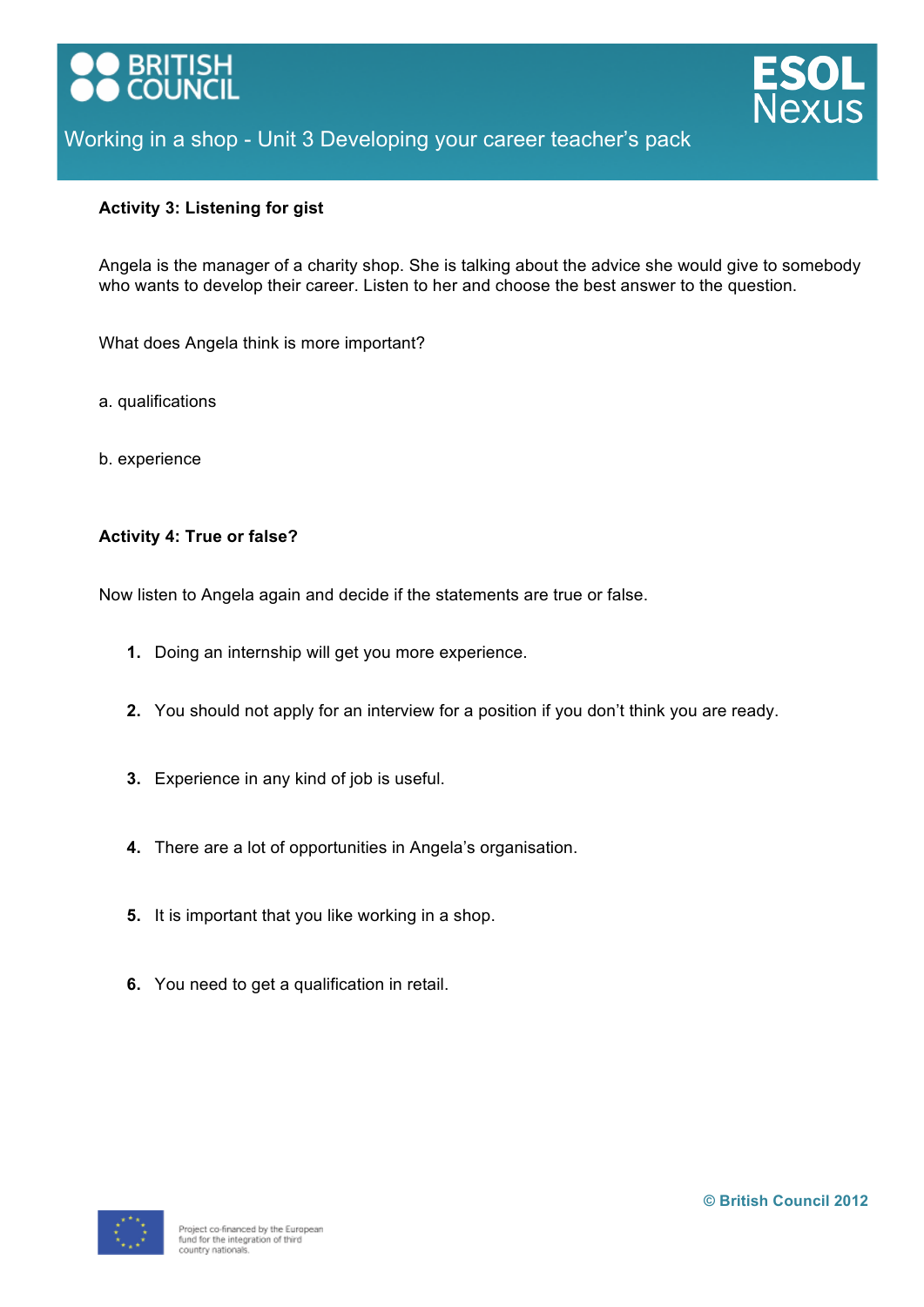



#### **Activity 5: Cleft sentences matching**

Listen to how Angela tells us that something is important. Match the endings in the boxes at the top with the beginnings to make complete sentences.

| you really believe in it. | practice and experience in retail. |
|---------------------------|------------------------------------|
| carry on in volunteering. |                                    |

| <b>Beginning</b>            | <b>Ending</b> |
|-----------------------------|---------------|
| What you should do is       |               |
|                             |               |
| What you need is            |               |
|                             |               |
| The most important thing is |               |
|                             |               |

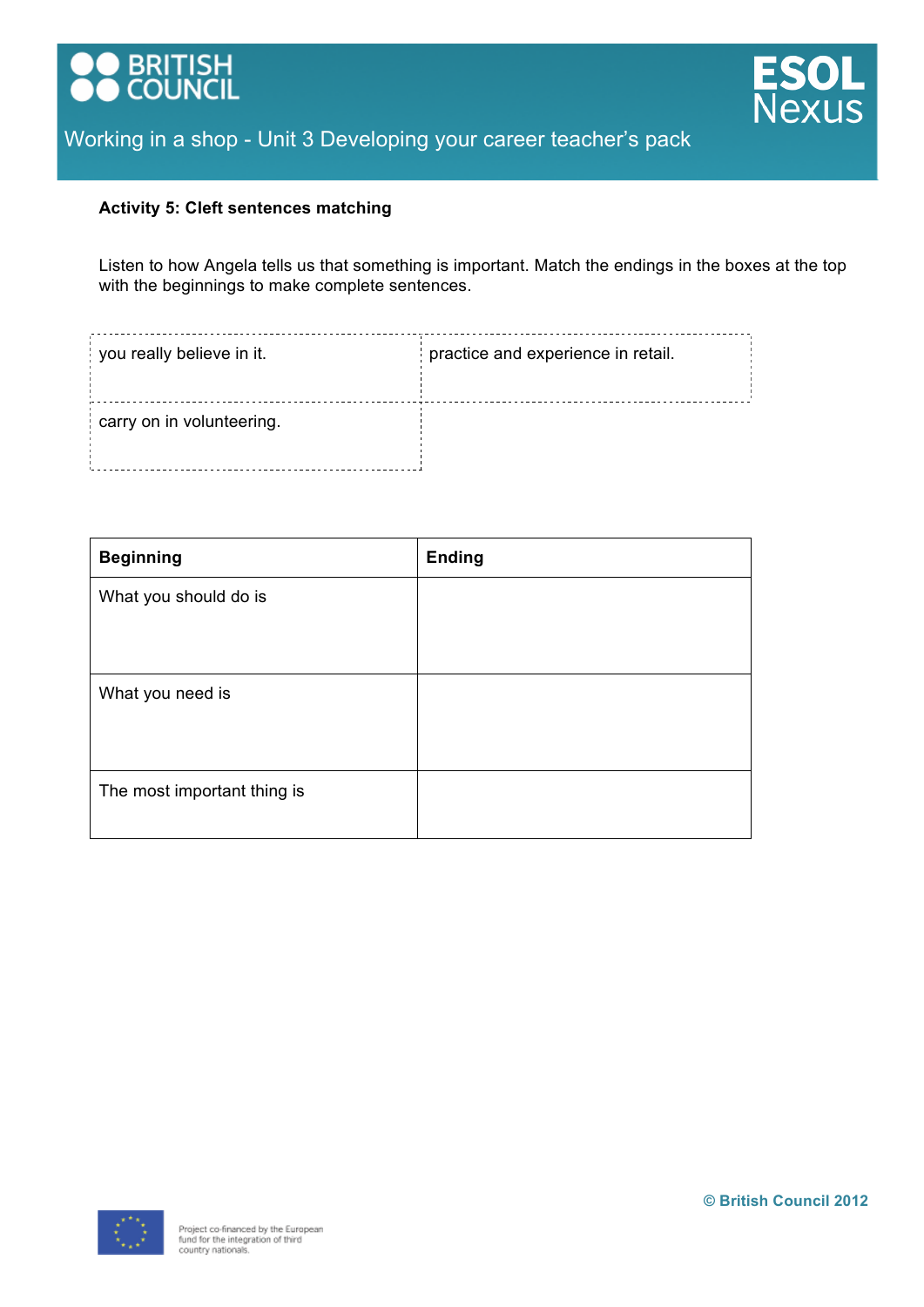



#### **Activity 6: Cleft sentences matching**

There are different ways to say something is important. Match the endings at the top with the beginnings to make complete sentences.

| that you should really want to do the job. | speak to your manager.            |
|--------------------------------------------|-----------------------------------|
| passion!                                   | that you like what you are doing. |

| <b>Beginning</b>              | <b>Ending</b> |
|-------------------------------|---------------|
| What you should do is         |               |
| The main thing to remember is |               |
| The most important thing is   |               |
| What you need is              |               |

#### **Example sentences**

What you should do is get some experience.

What you need is experience.

What you need is to apply for lots of jobs.

The most important thing is practice.

The most important thing is to enjoy it.

The most important thing is that you enjoy it.

The main thing to remember is to get experience.

The main thing to remember is that you should get experience.

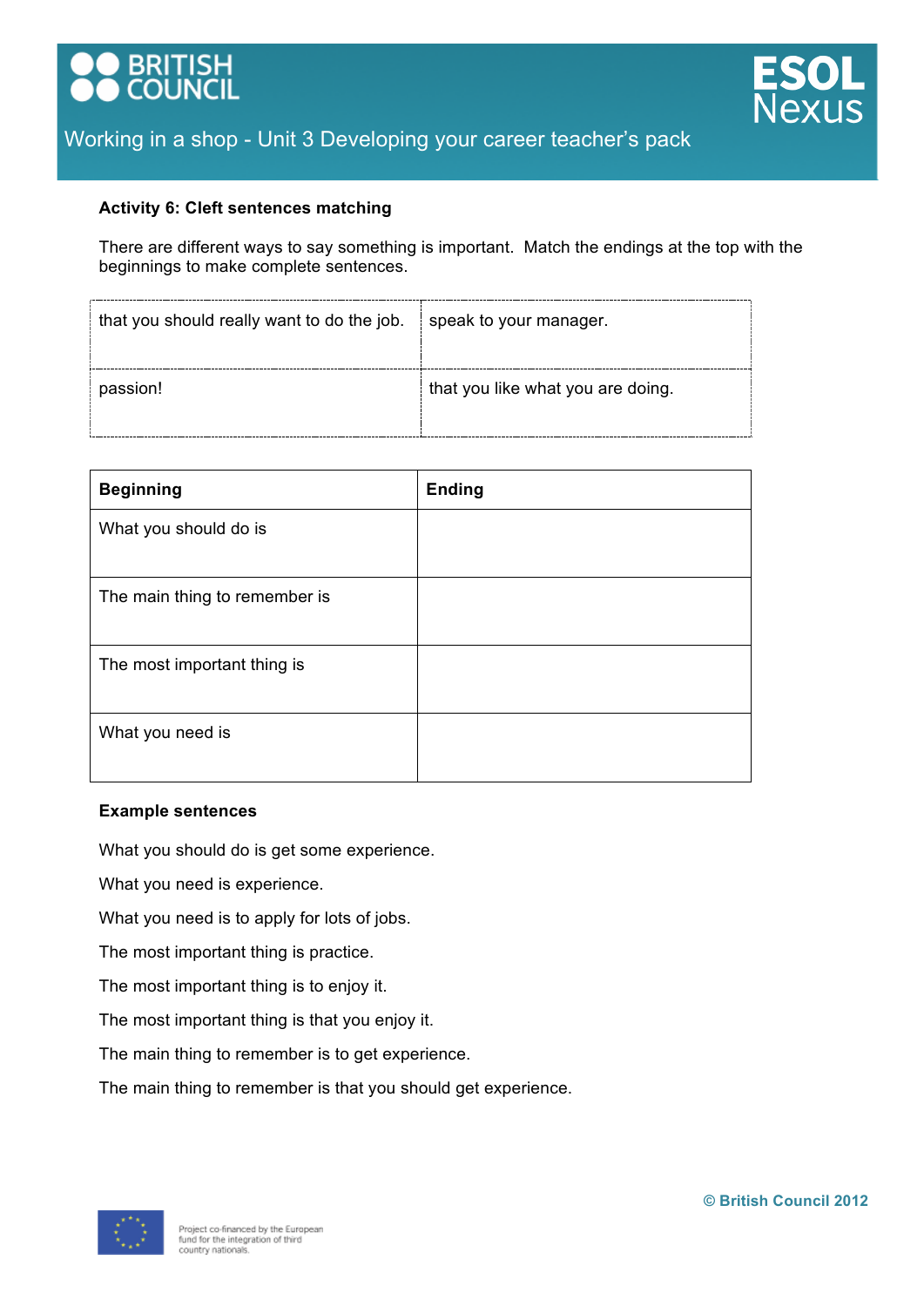



#### **Activity 7: Making questions**

Here are some other questions you could ask about developing your career. Put the words in the boxes in the correct order to make a question.

#### **Question 1**

| experience? | the best way |
|-------------|--------------|
|             |              |
| lots of     | What's       |
|             |              |
| to get      |              |
|             |              |

#### **Question 2**

| start to   | Where<br>÷,    |
|------------|----------------|
|            |                |
| a new job? | look for<br>ł. |
|            |                |
| should I   |                |
|            |                |

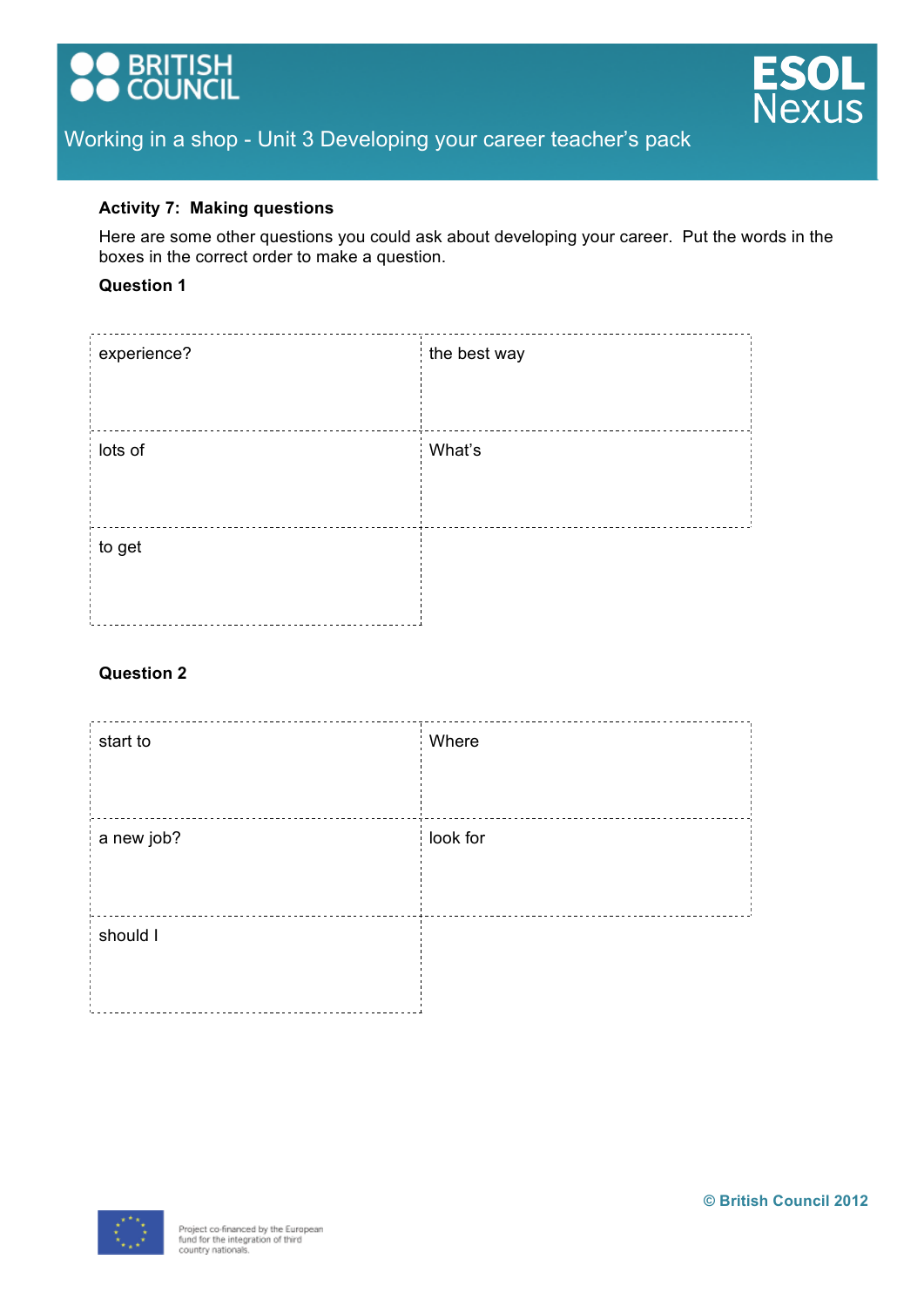



#### **Question 3**

| advise me to |
|--------------|
|              |
| would you    |
|              |
|              |
|              |
|              |

#### **Question 4**

| Have you got | a qualification?        |
|--------------|-------------------------|
| about        | any ideas               |
| I can get    | where<br>$\blacksquare$ |

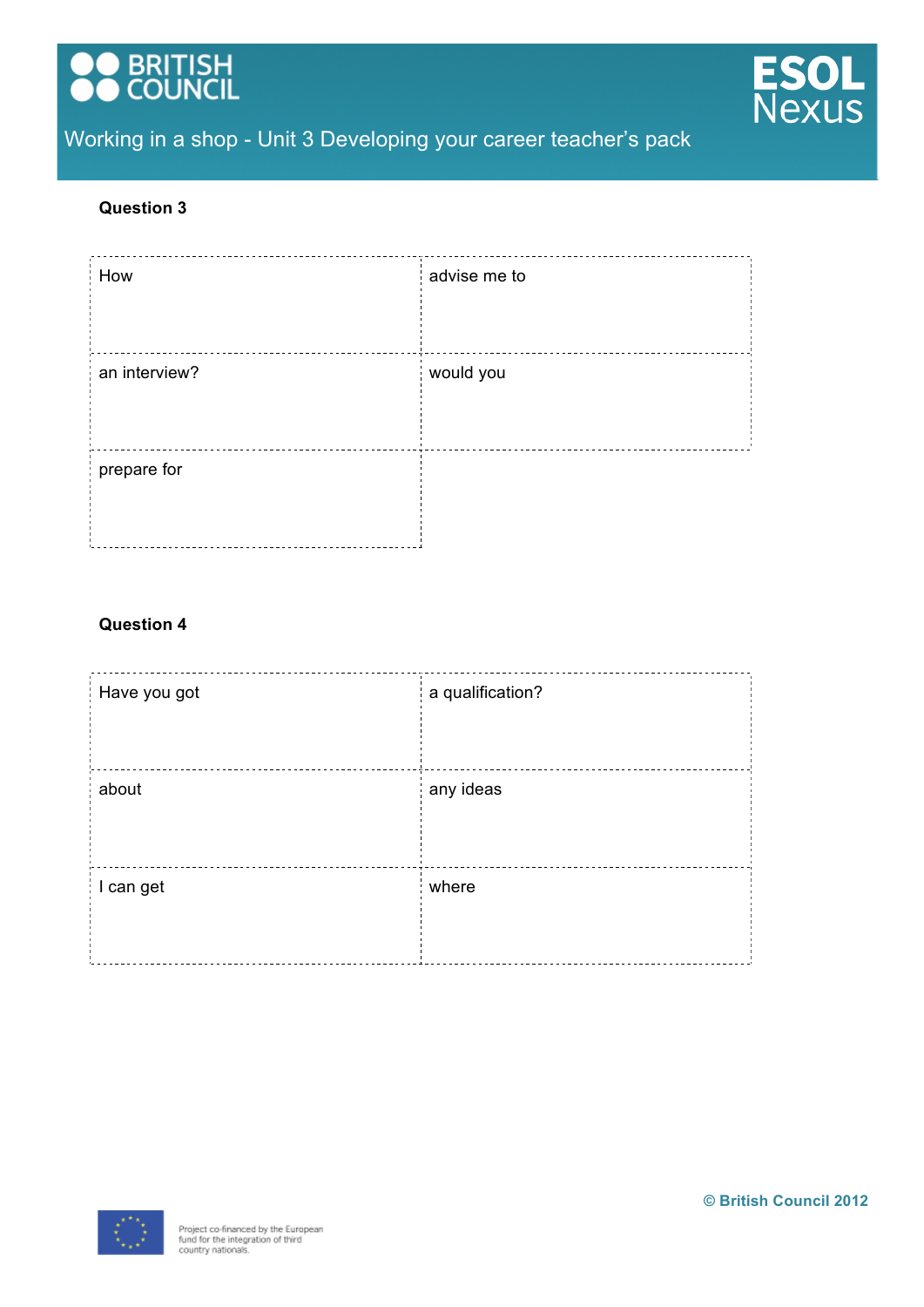



#### **Question 5**

| information    | to find |
|----------------|---------|
| about courses? | Where's |
| the best place |         |

## **Question 6**

| should I |
|----------|
|          |
| a job?   |
|          |
|          |
|          |
|          |

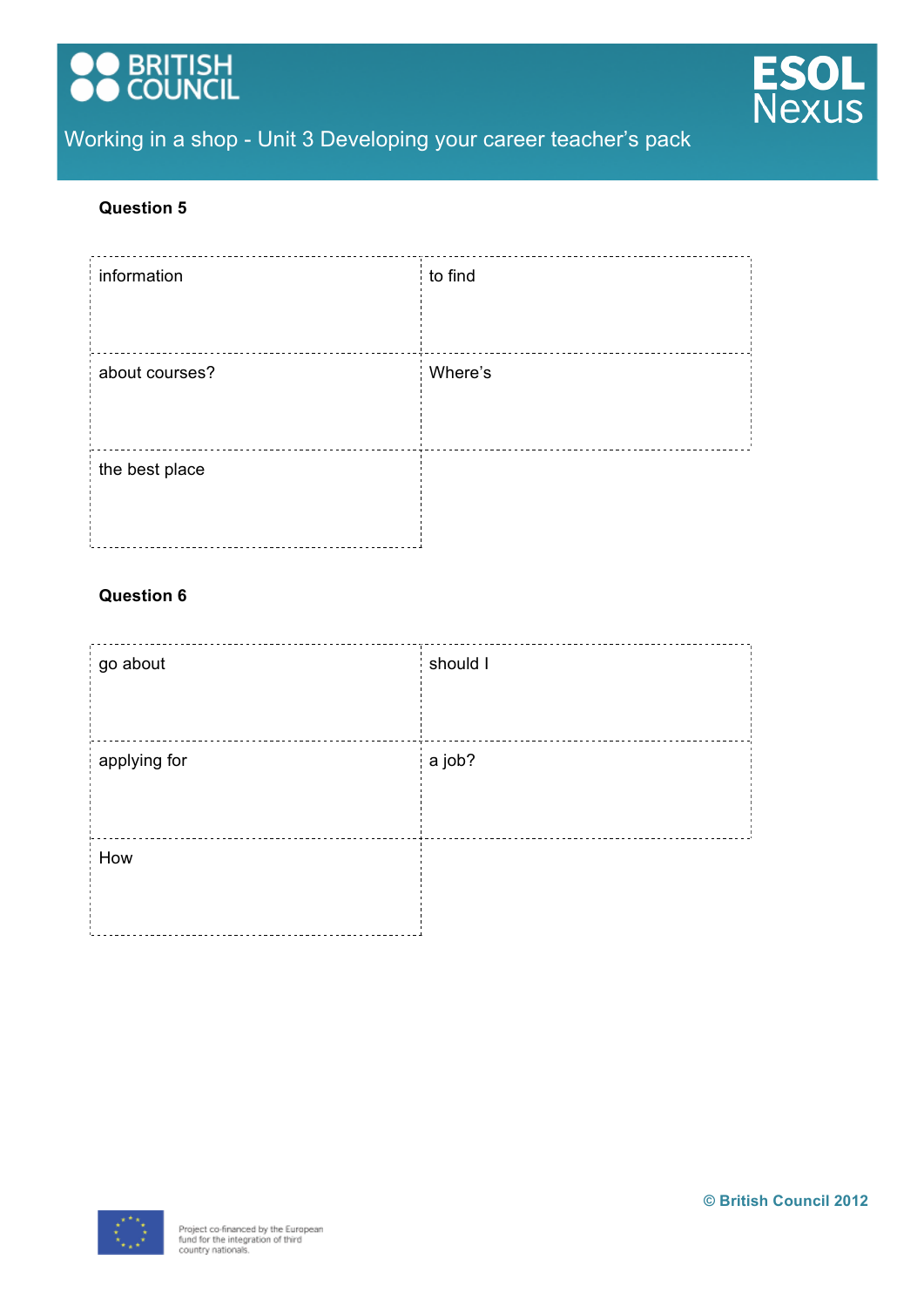# **BRITISH**<br>COUNCIL



# Working in a shop - Unit 3 Developing your career teacher's pack

## **Activity 8: Infinitive or '–ing'?**

Do you know when to use 'do', 'to do' and 'doing'? Just tick  $(\sqrt{ } )$  the best ending for the sentence.

- **1.** What's the best way
	- a. get lots of experience?
	- b. to get lots of experience? [ ]
	- c. getting lots of experience? [ ]
- **2.** Where should I start
	- a. look for a new job? [ ]
		- b. to look for a new job? [ ]
- **3.** How would you advise me
	- a. prepare for an interview? [ ]
	- b. to prepare for an interview? [ ]
	- c. preparing for an interview? [ ]
- **4.** Have you got any ideas about where I can
	- a. get a qualification? [ ]
	- b. to get a qualification? [ ]
	- c. getting a qualification? [ ]
- **5.** Where's the best place
	- a. find information about courses? [ ]
	- b. to find information about courses? [ ]
	- c. finding information about courses? [ ]
- **6.** How should I go about
	- a. apply for a job? [ ] b. to apply for a job? [ ] c. applying for a job? [ ]

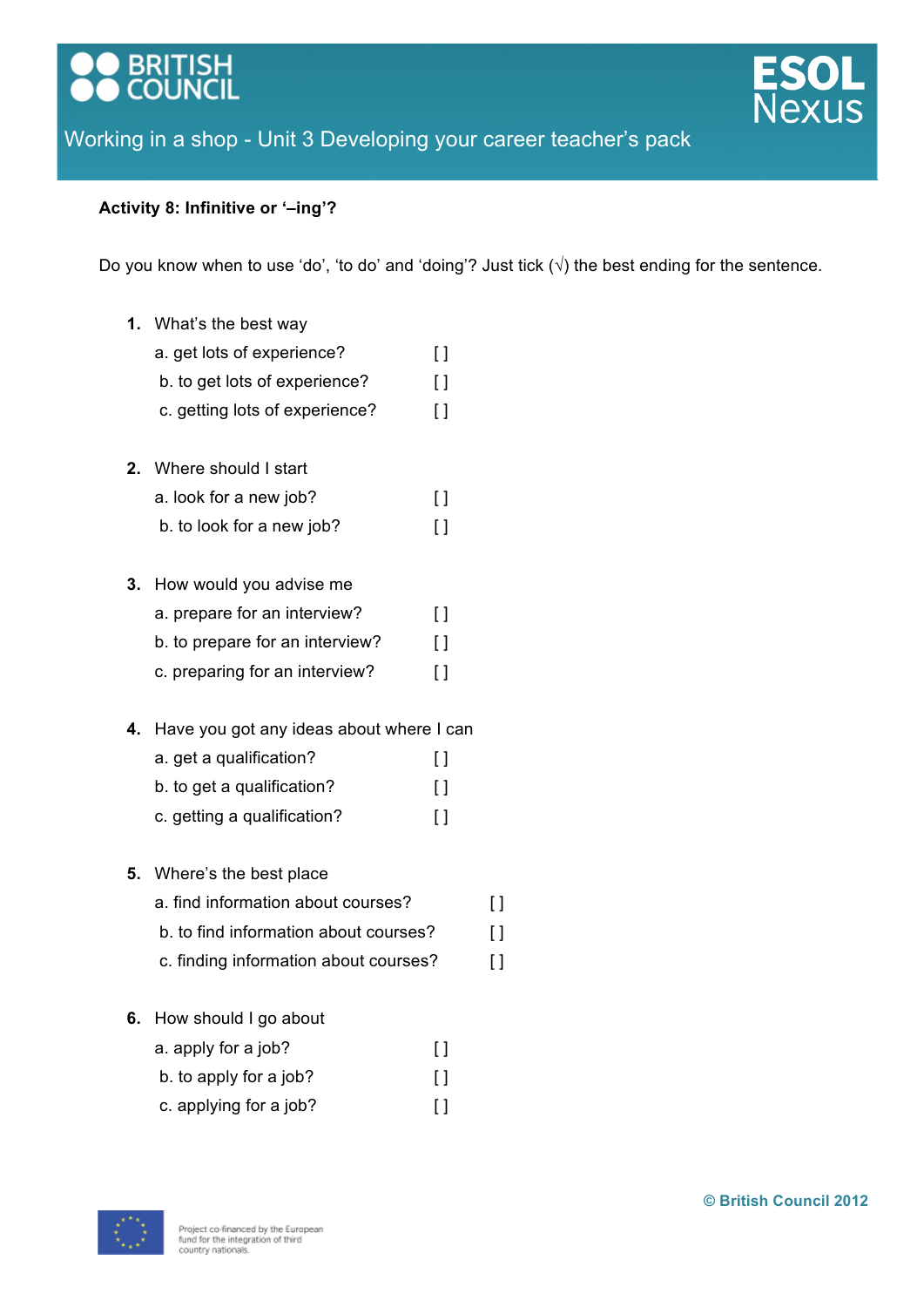



# **Unit 3 Developing your career answers**

# **Activity 1: Vocabulary matching**

| retail           | The business of running a shop or working in a shop                                 |
|------------------|-------------------------------------------------------------------------------------|
| qualification    | A certificate that shows that you have passed a<br>course                           |
| training         | Learning how to do something                                                        |
| apprenticeship   | Learning while you are working                                                      |
| customer service | Helping customers in a shop, hotel, etc.                                            |
| internship       | Working for free so that you can get experience                                     |
| vocational       | Something (usually training) connected with work                                    |
| volunteering     | Working for free because you want to help, or<br>because you want to get experience |

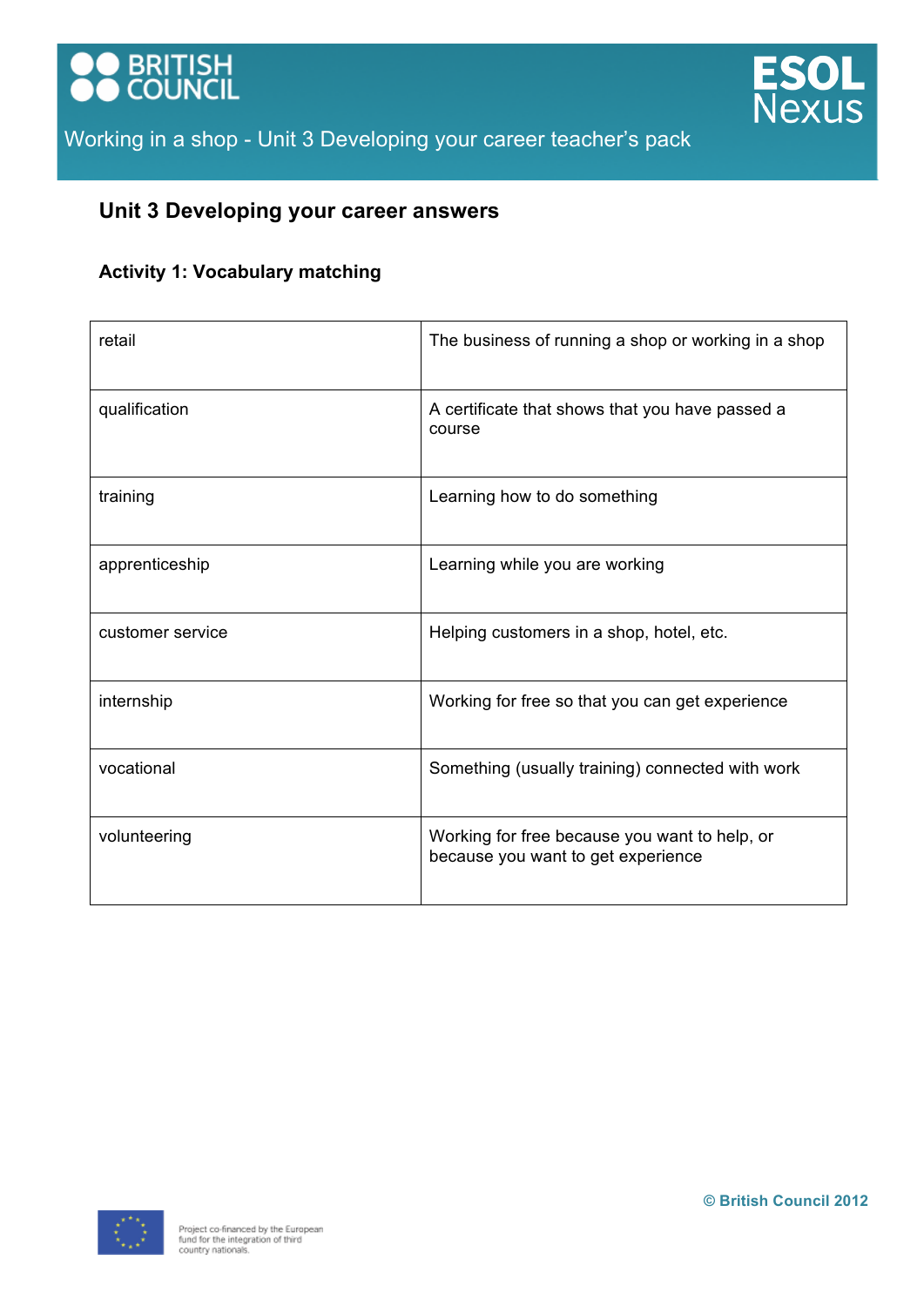



#### **Activity 2: Listening for stress**

- 1. b. qualifiCATion
- 2. a. voCATional
- 3. b.volunTEERing
- 4. a. INternship
- 5. b. REtail
- 6. b. appRENticeship
- 7. a. exPERience

## **Activity 3: Listening for gist**

b. experience

## **Activity 4: True or false?**

- Question 1: True
- Question 2: False
- Question 3: False (experience in retail is important)
- Question 4: True
- Question 5: True
- Question 6: False

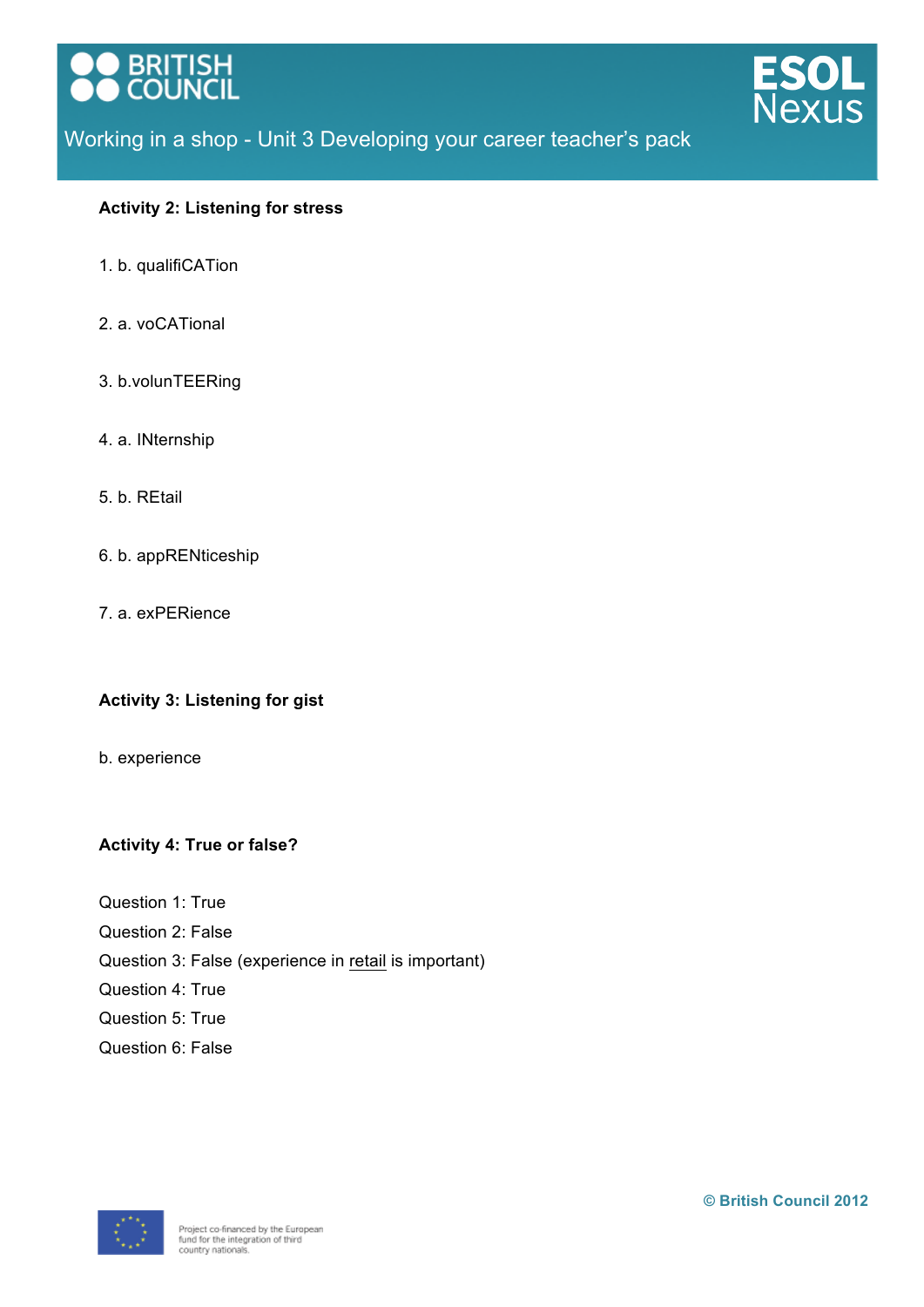



#### **Activity 5: Cleft sentences matching**

| <b>Beginning</b>            | <b>Ending</b>                      |
|-----------------------------|------------------------------------|
| What you should do is       | carry on in volunteering.          |
| What you need is            | practice and experience in retail. |
| The most important thing is | you really believe in it.          |

#### **Activity 6: Cleft sentences matching**

| <b>Beginning</b>              | <b>Ending</b>                              |
|-------------------------------|--------------------------------------------|
| What you should do is         | speak to your manager.                     |
| The main thing to remember is | that you should really want to do the job. |
| The most important thing is   | that you like what you are doing.          |
| What you need is              | passion!                                   |

#### **Activity 7: Making questions**

- **1.** What's the best way to get lots of experience?
- **2.** Where should I start to look for a new job?
- **3.** How would you advise me to prepare for an interview?
- **4.** Have you got any ideas about where I can get a qualification?
- **5.** Where's the best place to find information about courses?
- **6.** How should I go about applying for a job?

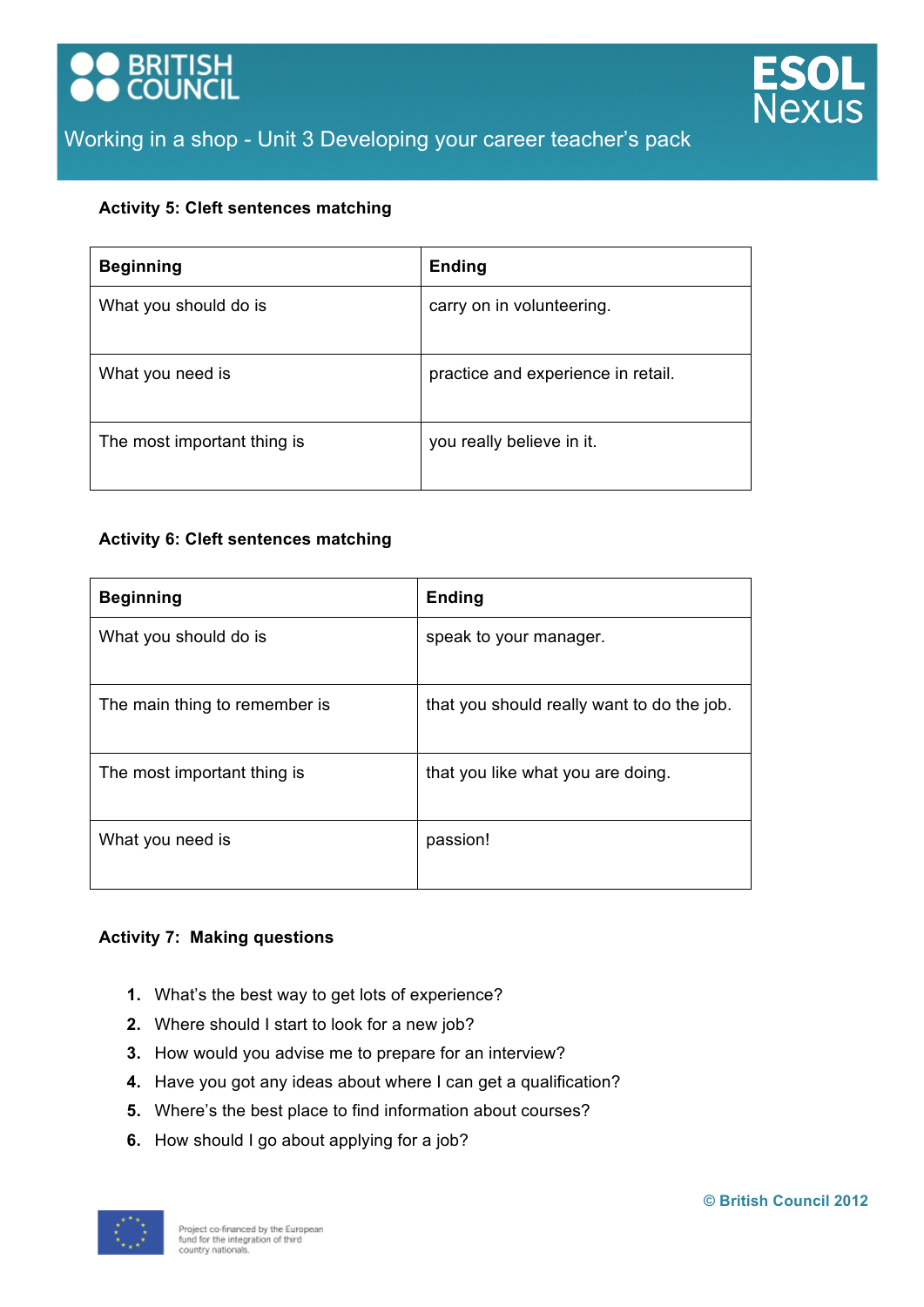



# **Activity 8: Infinitive or '–ing'?**

| 1. What's the best way                      | b. to get lots of experience?         |
|---------------------------------------------|---------------------------------------|
| 2. Where should I start                     | b. to look for a new job?             |
| 3. How would you advise me                  | b. to prepare for an interview?       |
| 4. Have you got any ideas about where I can | a. get a qualification?               |
| 5. Where's the best place                   | b, to find information about courses? |

6. How should I go about c. applying for a job?